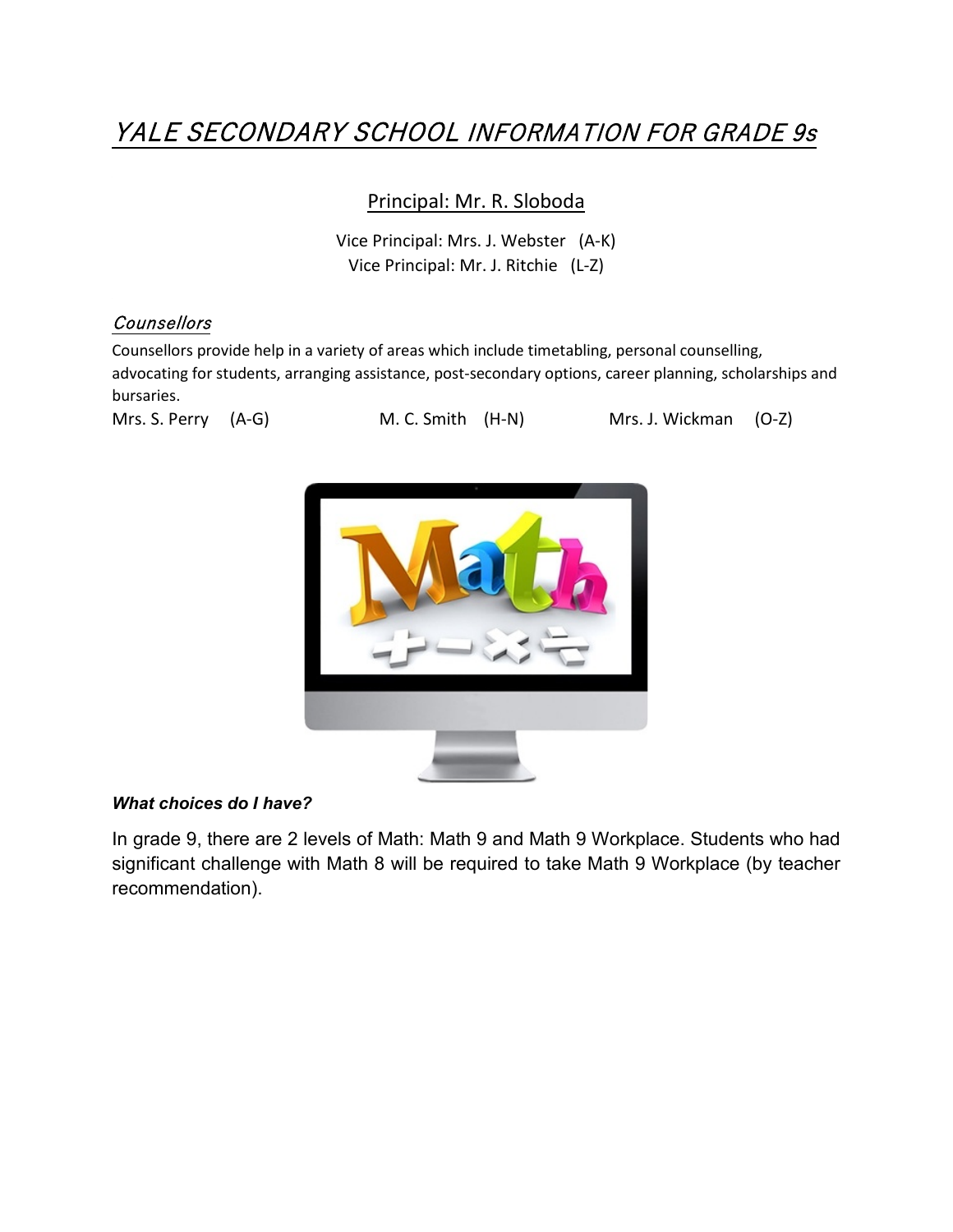# **GRADE 8 TO 9** *COURSE SELECTIONS*

You will need to select 5 Foundation Studies courses as well as 3 elective courses. Electives must include one Fine Arts course, one Applied Skills class and EITHER a second language OR another elective of your choice. Second languages become an elective in grade 9 but a language at least to the grade 11 level is needed for entry into some programs at major universities.

Extended day classes are additional options for electives.

### GRADE 9 FOUNDATION STUDIES COURSES (REQUIRED)

| English 9        | <b>Physical Education 9</b>                                      |
|------------------|------------------------------------------------------------------|
| Science 9        | A Fine Art 9                                                     |
| Social Studies 9 | An Applied Skill 9                                               |
| A Math 9         | A Second Language or a second Fine Art or a second Applied Skill |

| <b>Fine Arts</b>                                                           | <b>Applied Skills</b>                                                                                            | Languages                                                |
|----------------------------------------------------------------------------|------------------------------------------------------------------------------------------------------------------|----------------------------------------------------------|
| Art 9<br>Concert Band 9<br>Drama 9<br>Guitar 9<br><b>Musical Theatre 9</b> | Food Studies 9<br>Introduction to Computers 9<br>Metalwork 9<br>Student Leadership 9<br>Textiles 9<br>Woodwork 9 | French 9<br>Introduction to Halg'eméylem 11<br>Spanish 9 |
| (extended day)                                                             | Women in Tech 9                                                                                                  |                                                          |

CAREER EDUCATION 9

Jazz Ensemble 9 Concert Choir 9

*Career Education 9 is mandatory for all grade 9 students.* 

This course will show on grade 9 timetables as outside of the ordinary day but will not need to be attended during out of school hours. Career Education will be incorporated into the regular school day and is not offered as a separate course.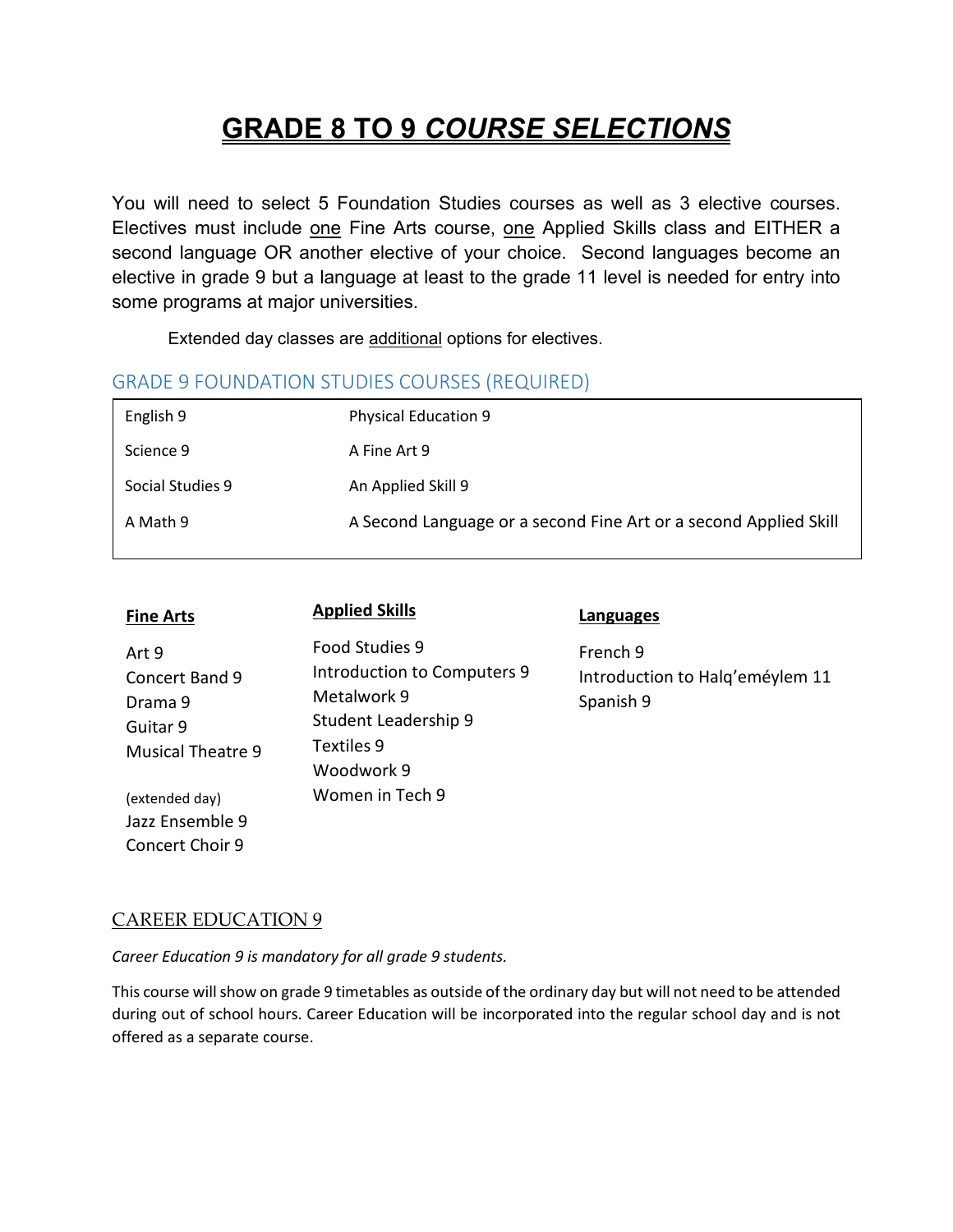### MAKE PAW PRINTS AT YALE





### **SPORTS**

*Fall: Swimming, Volleyball, Boys Soccer, Cross Country*

*Winter: Wrestling, Basketball*

*Spring: Rugby, Girls Soccer, Track & Field, Badminton, Golf, Tennis*



Listen to the announcements for team try-outs or meetings. If you want to get involved but don't know who the coach is, see Mr. Byron, the Athletic Director, or one of the Counsellors.

# **LINK CREW**

### (Helping new grade 9's adjust to Yale)

Link Crew is a Grade 9 transition program whose objectives are: to increase academic success through support of peers; to develop leadership skills in students at Yale; to pass on positive traditions; to expose students to a variety of individuals at Yale in positive situations; to help foster a supportive and positive atmosphere at Yale; to empower grade 11 and 12 students as role models. Individually selected grade 11 students are trained in team-building activities, cooperative skill development and discussion skills. Each Link Leader then receives a list of 10 Grade 9 students to telephone and personally invite to the August orientation, to work with at the orientation and to stay in touch with throughout the school year. All grade 9 students are encouraged to participate. If a letter is not received in August outlining the orientation day, please contact the school directly.

### **YALE CLUBS**

### **The Paw Print and Writing**

**Club** (for students who like to write and share their words) see Ms. White (room B133) or Ms. Larsen (room B131).

**Yale Key Club** meets Tuesdays at lunch in Mr. Caron's room (E208)

**The Improv Club** meets with Mr. Jackson when meetings are called (Sept through Dec)

**Festival Play** meets with Mr. Jackson when meetings are called (Jan through Apr)

**Yale Pride** meets with Mr. Penner Mondays at lunch time in E202

**TED Talks** meets every Friday at lunch in Ms. Sandison's room (Portable 7)

### **YYP – Yale Youth Parliament**

**Club** meets in Mrs. Latam's room (E110) on Thursdays at lunch time.

**Game Changers** meets Monday-Wednesday at lunch in Mr. Falls' room (D108)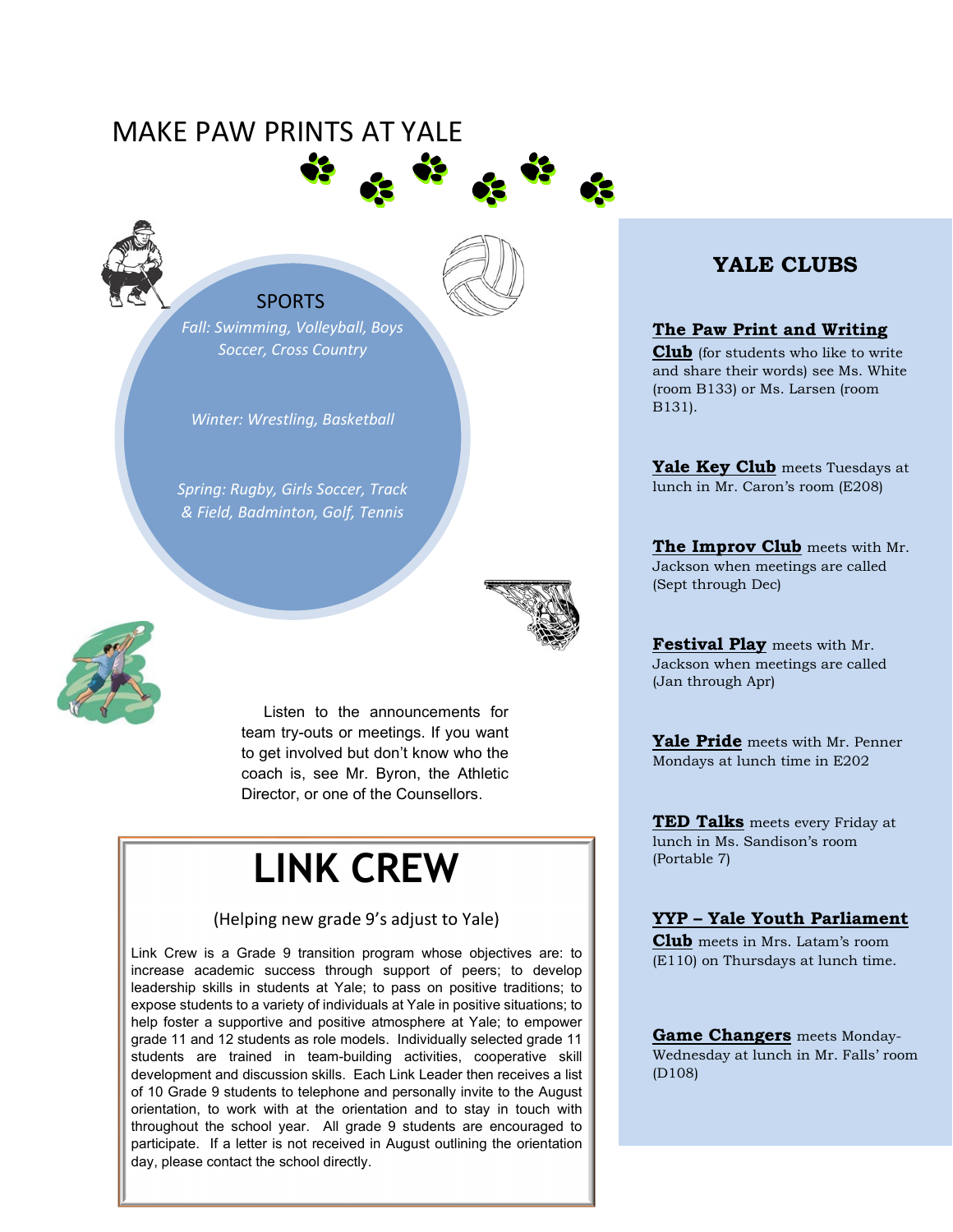Dear New Students:

The Covid-19 Pandemic has disrupted our lives and has forced us to learn in new ways such as online, blended, and a quarter system. These new methods are not all bad and we have all learned more about ourselves in the process. Hopefully, by the time September arrives, the pandemic will be over, and we can return to some form of normalcy in our lives.

Having said this, at Yale, we are very proud of the wide range of courses in a variety of programs that we offer students. In life, only you can write your own story. Therefore, choose your courses based on your goals for the future. The courses and programs you select should be in line with these goals. The course selections you make should be done in consultation with your parents, counsellors, and post-secondary guides. The selection of appropriate programs and courses of study will either limit your options or will keep many doors open for post-secondary choices. Senior students should make themselves aware of the requirements for graduation and admission for post-secondary programs.

Don't hesitate to contact a counsellor or other school staff if you require any assistance.

Respectfully,

Mr. Sloboda

Principal



### **"TAKING CARE OF THE PRIDE"**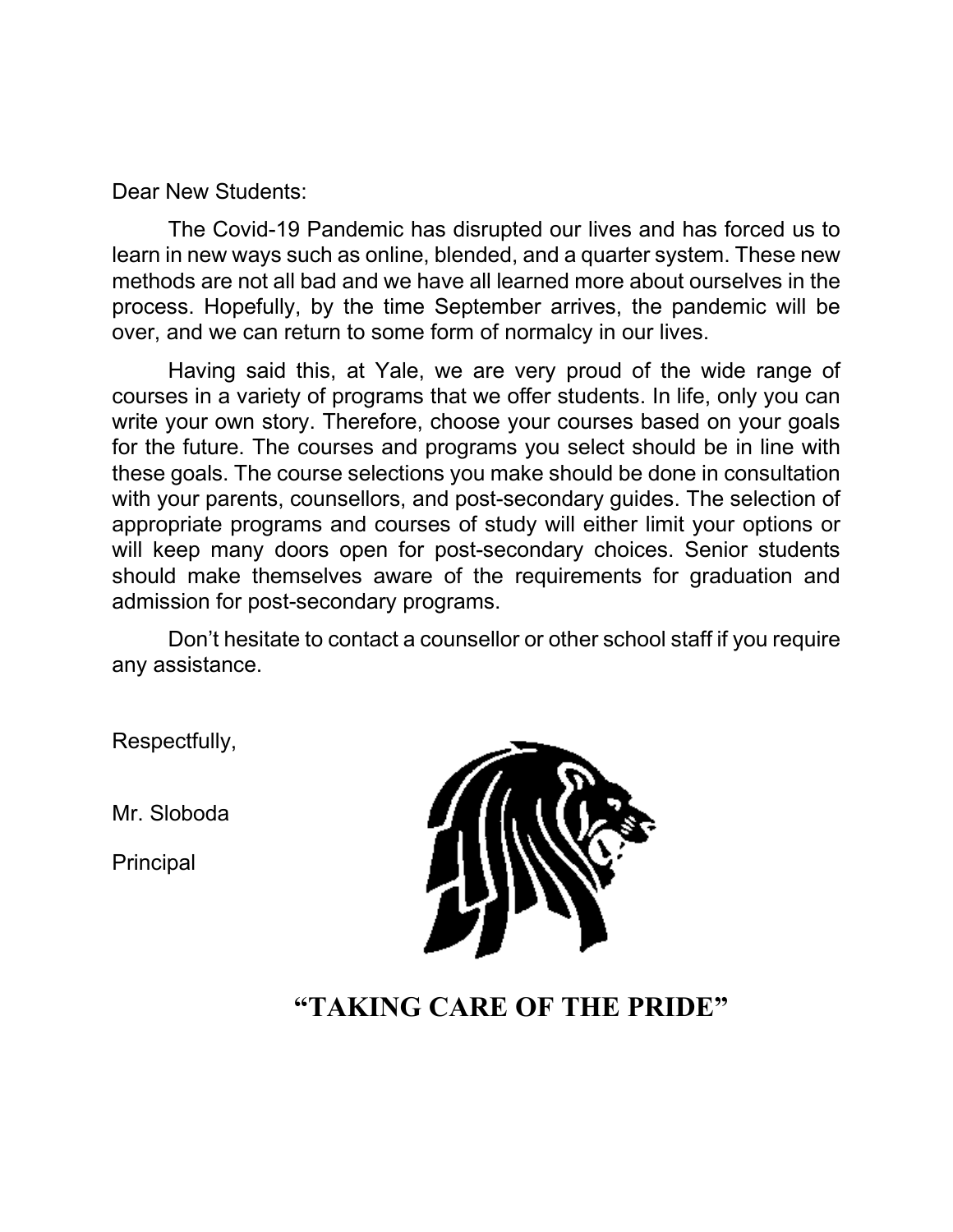### What can I expect on the first day of school?

It is normal for any student to feel nervous the first day in a new school. Finding classes and meeting new teachers and other students can create more than a few butterflies in the stomach. RELAX! Your teachers know exactly how you feel and are here to help you any way they can. DON'T BE AFRAID TO ASK FOR HELP! We are in this together!

### What supplies do I need to bring on the first day?

A pen and some note paper will be all you need on the first day of school. During the first couple of days your teachers will tell you about school supplies you need for your courses.

### What do I do if I arrive late to school?

Although there may be times where lateness is unavoidable, students are expected to arrive on time for school each day. If students are late, they are expected to go directly to their class.

### What if I have to leave school during the school day?

All appointments should be made outside of school hours. If students are leaving the school for any reason, they must sign out at the office. To do this, parents must notify the school in advance, using one of the 3 systems described above.

### Will I have homework?

Students are expected to do all work assigned by their teachers. Students are expected to do regular home study which is the review, reading and preparation that goes beyond homework. Failure to do homework may result in teacher assigned consequences.

### What is the lunch routine?

The lunch break is 40 minutes long. If you do not bring your own lunch, food can be purchased from the cafeteria. Lunch tables are provided in the cafeteria. Students may eat outdoors, in the cafeteria, or in the hallways and are expected to clean up after themselves. The Library Learning Commons is also open.

### Can I ride my bike to school?

Bicycles brought to school are the sole responsibility of the owner. We recommend that bicycles be stored in bike racks provided and that bikes be chained with a high-quality lock when not in use. Be aware that bicycles are a highly sought after target amongst thieves in the community.

### Does the school have a dress code?

Common sense is the key to student dress and grooming at Yale. We expect students to dress appropriately and be ready for learning while at school. Clothing that is offensive and/or distracts others from learning is not acceptable.

- ●Pajamas are not acceptable unless it is a school spirit Dress up day.
- Clothing which is clearly revealing or distracting such midriffs and chest area must be completely covered. Other students should not be able to see your undergarments.